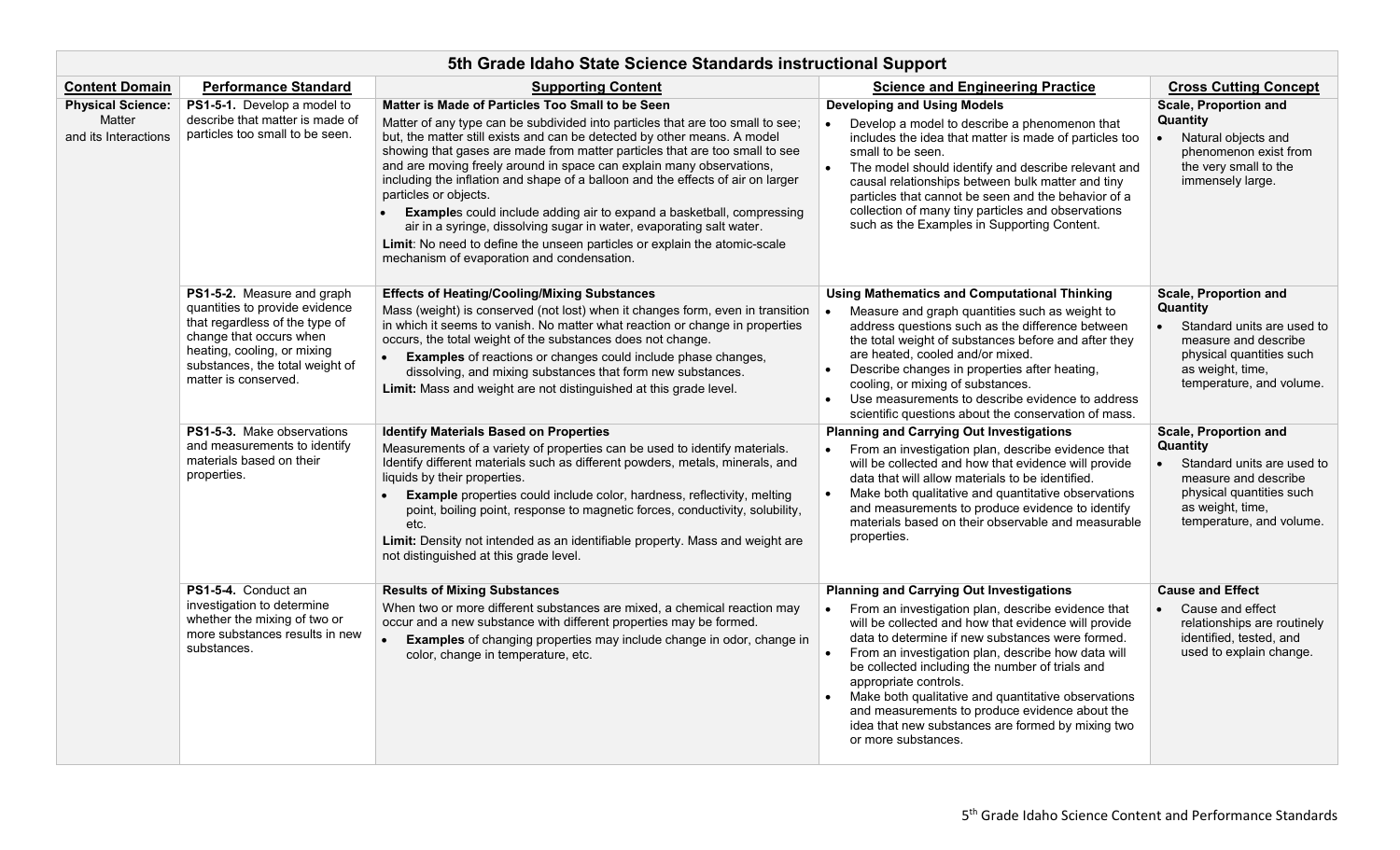| 5th Grade Idaho State Science Standards instructional Support                      |                                                                                                                                                                                      |                                                                                                                                                                                                                                                                                                                                                                                                                                |                                                                                                                                                                                                                                                                                                                                                                            |                                                                                                                                  |
|------------------------------------------------------------------------------------|--------------------------------------------------------------------------------------------------------------------------------------------------------------------------------------|--------------------------------------------------------------------------------------------------------------------------------------------------------------------------------------------------------------------------------------------------------------------------------------------------------------------------------------------------------------------------------------------------------------------------------|----------------------------------------------------------------------------------------------------------------------------------------------------------------------------------------------------------------------------------------------------------------------------------------------------------------------------------------------------------------------------|----------------------------------------------------------------------------------------------------------------------------------|
| <b>Physical Science:</b><br>Motion and<br>Stability:<br>Forces and<br>Interactions | <b>PS2-5-1.</b> Support an argument<br>that the gravitational force<br>exerted by Earth on objects is<br>directed down.                                                              | <b>Gravitational Force</b><br>The gravitational force of Earth acting on an object near Earth's surface pulls<br>that object toward the planets center*.<br>*Down is a local description of the direction that points toward the center<br>of the spherical Earth.<br>Limit: Assessment does not include mathematical representation of<br>gravitational force.                                                                | <b>Engaging in Argument from Evidence</b><br>Identify a claim based on a phenomenon that<br>includes the idea that gravity pulls things to the<br>center of the Earth.<br>Identify, describe, evaluate, and critique multiple<br>lines of evidence, data and/or models.<br>Use reasoning to connect relevant evidence to<br>construct an argument that supports the claim. | <b>Cause and Effect</b><br>Cause and effect<br>relationships are routinely<br>identified, tested, and<br>used to explain change. |
| <b>Physical Science:</b><br>Energy                                                 | <b>PS3-5-1.</b> Use models to<br>describe that energy in animals'<br>food (used for body repair,<br>growth, motion, and to maintain<br>body warmth) was once energy<br>from the sun. | <b>Energy in Food Came From the Sun</b><br>The energy released from food was once energy from the sun that was<br>captured by plants in the chemical process that forms plant matter (from air<br>and water). Food provides animals with the materials they need for body<br>repair and growth and the energy they need to maintain body warmth and for<br>motion.<br><b>Examples</b> could include diagrams, and flow charts. | <b>Developing and Using Models</b><br>Use models to describe a phenomenon that includes<br>the idea that energy in animals' food was once<br>energy from the sun. Models could include<br>diagrams, and flow charts.<br>The model should identify and describe relevant and<br>causal relationships between energy from the sun<br>and animal's needs for energy.          | <b>Energy and Matter</b><br>Energy and matter can be<br>transferred in various<br>ways and between<br>objects.                   |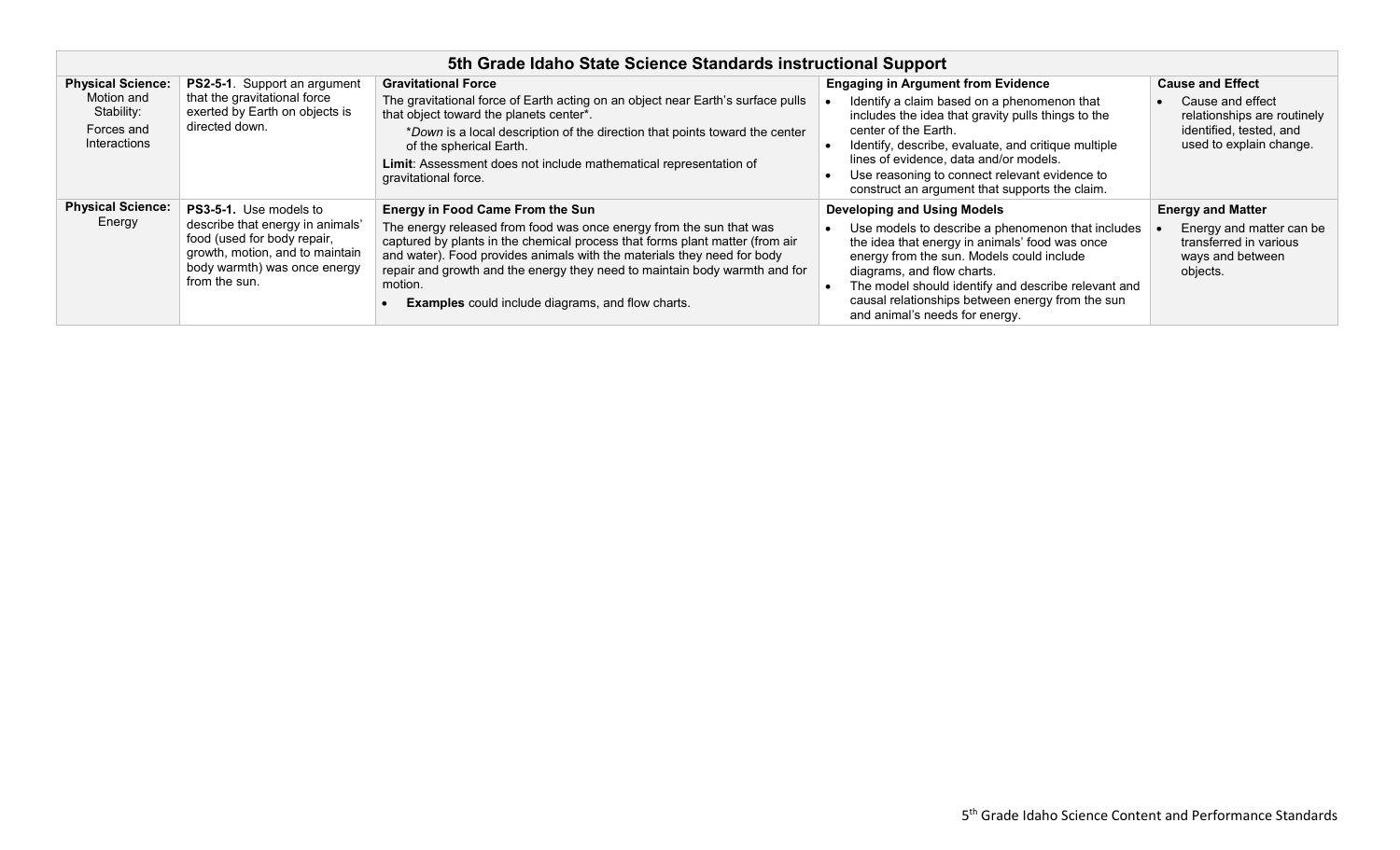| <b>Content Domain</b>                                                                       | <b>Performance Standard</b>                                                                                                                                                                                                 | <b>Supporting Content</b>                                                                                                                                                                                                                                                                                                                                                                                                                                                                                                                                                                                                                                                     | <b>Science and Engineering Practice</b>                                                                                                                                                                                                                                                                                                                                                                                                                                                                                                                                                                                                                                                                                                                                                                                                                                                                                                                 | <b>Cross Cutting Concept</b>                                                                                                                               |
|---------------------------------------------------------------------------------------------|-----------------------------------------------------------------------------------------------------------------------------------------------------------------------------------------------------------------------------|-------------------------------------------------------------------------------------------------------------------------------------------------------------------------------------------------------------------------------------------------------------------------------------------------------------------------------------------------------------------------------------------------------------------------------------------------------------------------------------------------------------------------------------------------------------------------------------------------------------------------------------------------------------------------------|---------------------------------------------------------------------------------------------------------------------------------------------------------------------------------------------------------------------------------------------------------------------------------------------------------------------------------------------------------------------------------------------------------------------------------------------------------------------------------------------------------------------------------------------------------------------------------------------------------------------------------------------------------------------------------------------------------------------------------------------------------------------------------------------------------------------------------------------------------------------------------------------------------------------------------------------------------|------------------------------------------------------------------------------------------------------------------------------------------------------------|
| <b>Life Science:</b><br><b>From Molecules to</b><br>Organisms:<br>Structure and<br>Function | LS1-5-1. Support an argument<br>that plants get the materials<br>they need for growth chiefly<br>from air and water.                                                                                                        | Plants Get Material for Growth From Air and Water<br>Plants acquire their material for growth chiefly from air and water.<br><b>Examples</b> could include how the mass of soil does not vary significantly<br>as a plant grows, hydroponics, plants need water, but not soil to survive,<br>etc.                                                                                                                                                                                                                                                                                                                                                                             | <b>Engaging in Argument from Evidence</b><br>Identify a claim based on a phenomenon including<br>the idea that plants acquire the materials they need<br>for growth chiefly from the air and water.<br>Describe, evaluate, and critique given evidence to<br>support the claim.<br>Use reasoning to connect relevant evidence to<br>construct an argument that supports the claim.                                                                                                                                                                                                                                                                                                                                                                                                                                                                                                                                                                      | <b>Energy and Matter</b><br>Matter is transported into,<br>out of, and cycles within<br>systems; the total weight<br>of the substances does<br>not change. |
| <b>Life Science:</b><br>Biological<br><b>Evolution: Unity</b><br>and Diversity              | LS2-5-1. Analyze and interpret<br>data from fossils to provide<br>evidence of the organisms and<br>the environments in which they<br>lived long ago.                                                                        | <b>Fossils Provide Evidence of Organisms &amp; Environment</b><br>Some plants and animals that once lived are no longer alive but fossils<br>provide information about those plants and animals and the environment in<br>which they lived.<br><b>Examples</b> of fossils and environments could include marine fossils found<br>on dry land, tropical plant fossils found in Arctic areas, and fossils of<br>extinct plants and animals.<br><b>Examples</b> of data could include type, size, and distributions of fossil<br>organisms.<br>Limit: Include major fossil types and relative ages, but not identification of<br>specific fossils or present plants and animals. | Analyzing and Interpreting Data<br>Use graphical displays to organize data such as<br>plant and animal fossils, relative ages of fossils, and<br>modern counterparts to fossils and where they live.<br>Identify and describe relationships in the data such<br>as age of fossils, relationships between the fossils of<br>organisms and the environments in which they lived,<br>relationships between types of fossils and the<br>current environments where similar organisms are<br>found, current and past environments, and current<br>living and fossil counterparts.<br>Interpret data, such as recognizing that fossils<br>provide evidence of organisms that lived long ago<br>but have become extinct, by interpreting where<br>fossils are found and what those environments are<br>like, fossilized plants and animals can be used to<br>provide evidence that some environments look very<br>different now than they did a long time ago. | Scale, Proportion, and<br>Quantity<br>Observable phenomena<br>exist from very short to<br>very long time periods.                                          |
|                                                                                             | LS2-5-2. Use evidence to<br>construct an explanation for<br>how the variations in<br>characteristics among<br>individuals of the same species<br>may provide advantages in<br>surviving, finding mates, and<br>reproducing. | Variations and Advantages in Survival<br>Populations of animals are classified by their characteristics. Sometimes<br>differences in characteristics between individuals of the same species<br>provide advantages in surviving, finding mates, and reproducing.<br><b>Examples</b> of cause and effect relationships could be that plants have<br>larger thorns than other plants may be less likely to be eaten by<br>predators; and, animals that have better camouflage coloration may be<br>more likely to survive and therefore more likely to leave offspring.                                                                                                         | <b>Constructing Explanations and Designing Solutions</b><br>Articulate a statement that relates the given<br>phenomenon to the idea that differences in<br>characteristics between individuals of the same<br>species provide advantages.<br>Identify, describe, and use evidence necessary to<br>$\bullet$<br>construct or support an explanation of the<br>phenomenon.<br>Use reasoning to logically connect the evidence to<br>support the explanation for the phenomenon such as<br>cause and effect relationships that describe how<br>variation in characteristics make it harder or easier<br>for an animal to survive and reproduce.                                                                                                                                                                                                                                                                                                            | <b>Cause and Effect</b><br>Cause and effect<br>relationships are routinely<br>identified and used to<br>explain change.                                    |
|                                                                                             | LS2-5-3. Construct an<br>argument with evidence that in<br>a particular habitat some<br>organisms can survive well,<br>some survive less well, and<br>some cannot survive at all.                                           | <b>Organism Survival/Characteristics/Habitat</b><br>For any particular environment, some kinds of organisms survive well, some<br>survive less well, and some cannot survive at all.<br><b>Examples</b> of evidence could include needs and characteristics of the<br>organisms and habitats involved. The organisms and their habitat make<br>up a system in which the parts depend on each other.                                                                                                                                                                                                                                                                           | <b>Engaging in Argument from Evidence</b><br>Identify a claim based on a phenomenon including<br>the idea that in a particular habitat, some organisms<br>can survive well, some can survive less well and<br>some cannot survive at all.<br>Describe, evaluate, and critique evidence necessary<br>to support the claim.<br>Use reasoning to connect relevant evidence to<br>construct an argument that supports the claim.                                                                                                                                                                                                                                                                                                                                                                                                                                                                                                                            | <b>Cause and Effect</b><br>Cause and effect<br>relationships are routinely<br>identified and used to<br>explain change.                                    |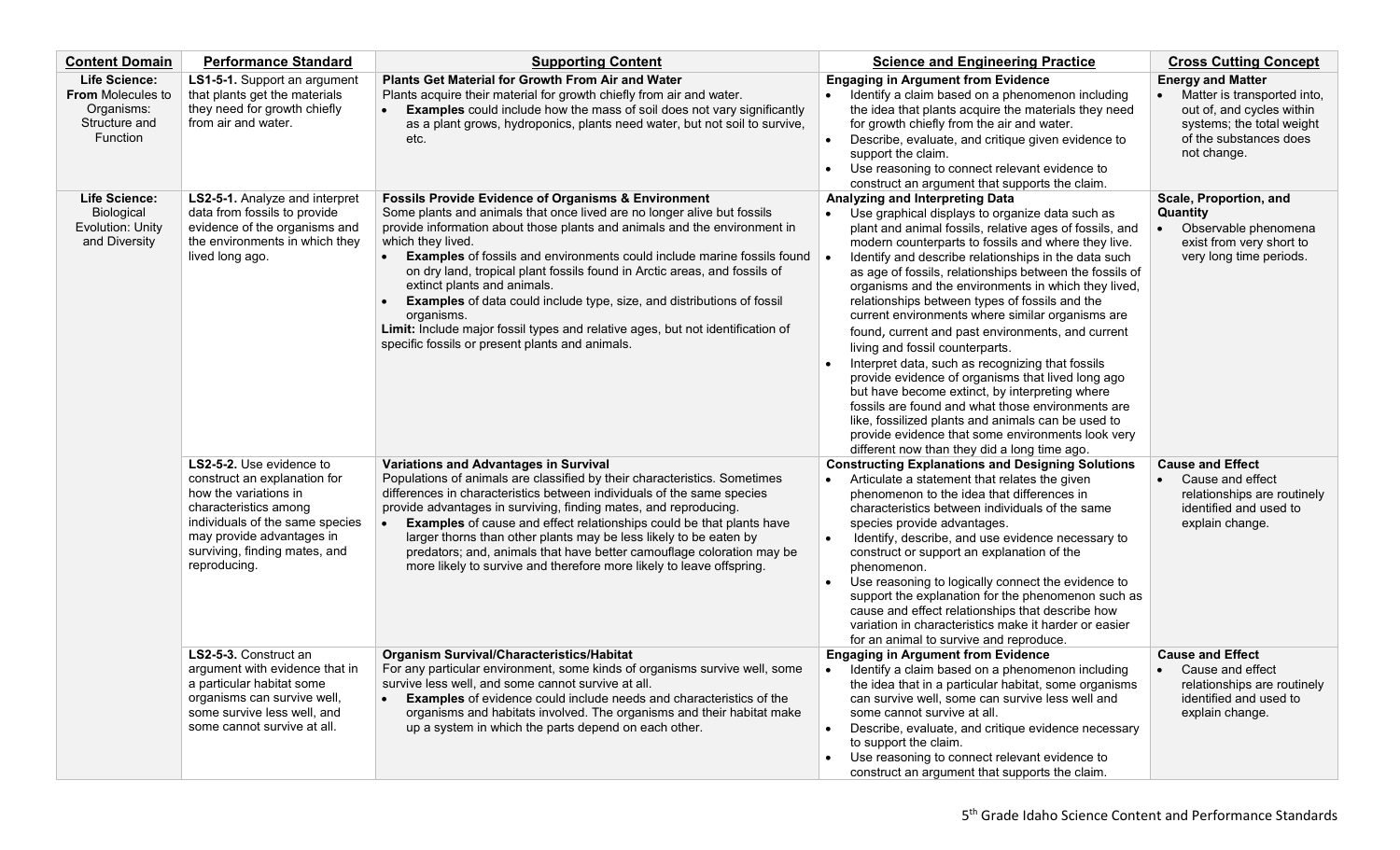| <b>Content Domain</b> | <b>Performance Standard</b>                                                                                                                          | <b>Supporting Content</b>                                                                                                                                                                                                                                                                                                                                                                                                                                                                                                                                                                                                                                                                                                                                                                                                                                                 | <b>Science and Engineering Practice</b>                                                                                                                                                                                                                                                                                                                                                                                                       | <b>Cross Cutting Concept</b>                                                          |
|-----------------------|------------------------------------------------------------------------------------------------------------------------------------------------------|---------------------------------------------------------------------------------------------------------------------------------------------------------------------------------------------------------------------------------------------------------------------------------------------------------------------------------------------------------------------------------------------------------------------------------------------------------------------------------------------------------------------------------------------------------------------------------------------------------------------------------------------------------------------------------------------------------------------------------------------------------------------------------------------------------------------------------------------------------------------------|-----------------------------------------------------------------------------------------------------------------------------------------------------------------------------------------------------------------------------------------------------------------------------------------------------------------------------------------------------------------------------------------------------------------------------------------------|---------------------------------------------------------------------------------------|
|                       | <b>LS2-5-4.</b> Make a claim about                                                                                                                   | <b>Survival Relative to Environmental Changes</b>                                                                                                                                                                                                                                                                                                                                                                                                                                                                                                                                                                                                                                                                                                                                                                                                                         | <b>Engaging in Argument from Evidence</b>                                                                                                                                                                                                                                                                                                                                                                                                     | <b>Systems and System Models</b>                                                      |
|                       | the merit of a solution to a<br>problem caused when the<br>environment changes and the<br>types of plants and animals that<br>live there may change. | Populations live in a variety of habits and when an environment changes, the<br>organisms in the environment are impacted, some positively and others<br>negatively. When the environment changes in ways that affect a place's<br>physical characteristics, temperature, or availability of resources, some<br>organisms survive and reproduce, others move to new locations, yet others<br>move into the transformed environment, and some die.<br><b>Examples</b> of environmental changes could include changes in land<br>characteristics, water distribution, temperature, food, and other<br>organisms.<br><b>Examples</b> of impacts to organisms could include adapting to the<br>transformed environment, moving to new locations, or not surviving.<br>Limit: Assessment limited to a single environmental change; not greenhouse<br>effect or climate change. | Identify a claim about the merit of a given solution to<br>a problem that is caused when the environment<br>changes resulting in changes in the types of plants<br>and animals that live there.<br>Describe evidence including how the solution meets<br>the given criteria and constraints.<br>Use reasoning to describe, identify, evaluate,<br>critique and connect relevant evidence to construct<br>an argument that supports the claim. | A system can be<br>described in terms of its<br>components and their<br>interactions. |